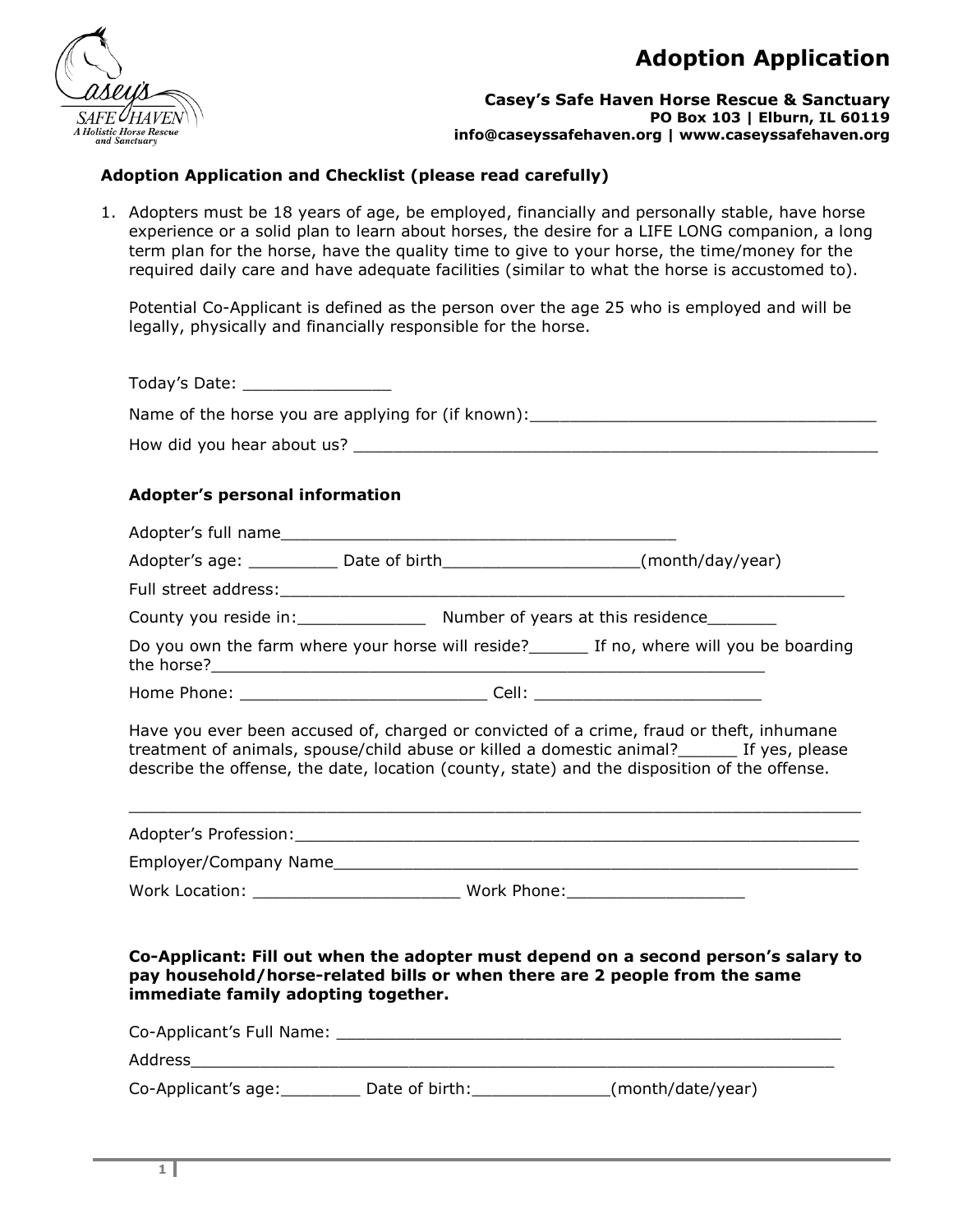

#### **Casey's Safe Haven Horse Rescue & Sanctuary PO Box 103 | Elburn, IL 60119 info@caseyssafehaven.org | www.caseyssafehaven.org**

|                                 | 2. Horse Owner History (questions should be answered with regards to the adopter has as an<br>adult, while you were the primary care giver and financially responsible for the horse). |  |  |  |  |
|---------------------------------|----------------------------------------------------------------------------------------------------------------------------------------------------------------------------------------|--|--|--|--|
|                                 |                                                                                                                                                                                        |  |  |  |  |
| How many horses do you own now? |                                                                                                                                                                                        |  |  |  |  |
|                                 |                                                                                                                                                                                        |  |  |  |  |
|                                 | How many hours do you spend with the horses you currently own: _________________                                                                                                       |  |  |  |  |
|                                 | Would you consider yourself a beginner, intermediate, or advanced rider/handler, and why?                                                                                              |  |  |  |  |
|                                 |                                                                                                                                                                                        |  |  |  |  |
|                                 | ,我们也不能在这里的时候,我们也不能在这里的时候,我们也不能在这里的时候,我们也不能会在这里的时候,我们也不能会在这里的时候,我们也不能会在这里的时候,我们也不能                                                                                                      |  |  |  |  |
|                                 | Have you ever sold or given away a horse? The Marson own many the Have Marson Have Marson and Have Marson Have                                                                         |  |  |  |  |
|                                 |                                                                                                                                                                                        |  |  |  |  |
|                                 | How much riding you have done over the last year? _________Describe what type riding                                                                                                   |  |  |  |  |
|                                 |                                                                                                                                                                                        |  |  |  |  |
|                                 |                                                                                                                                                                                        |  |  |  |  |

years \_\_\_\_\_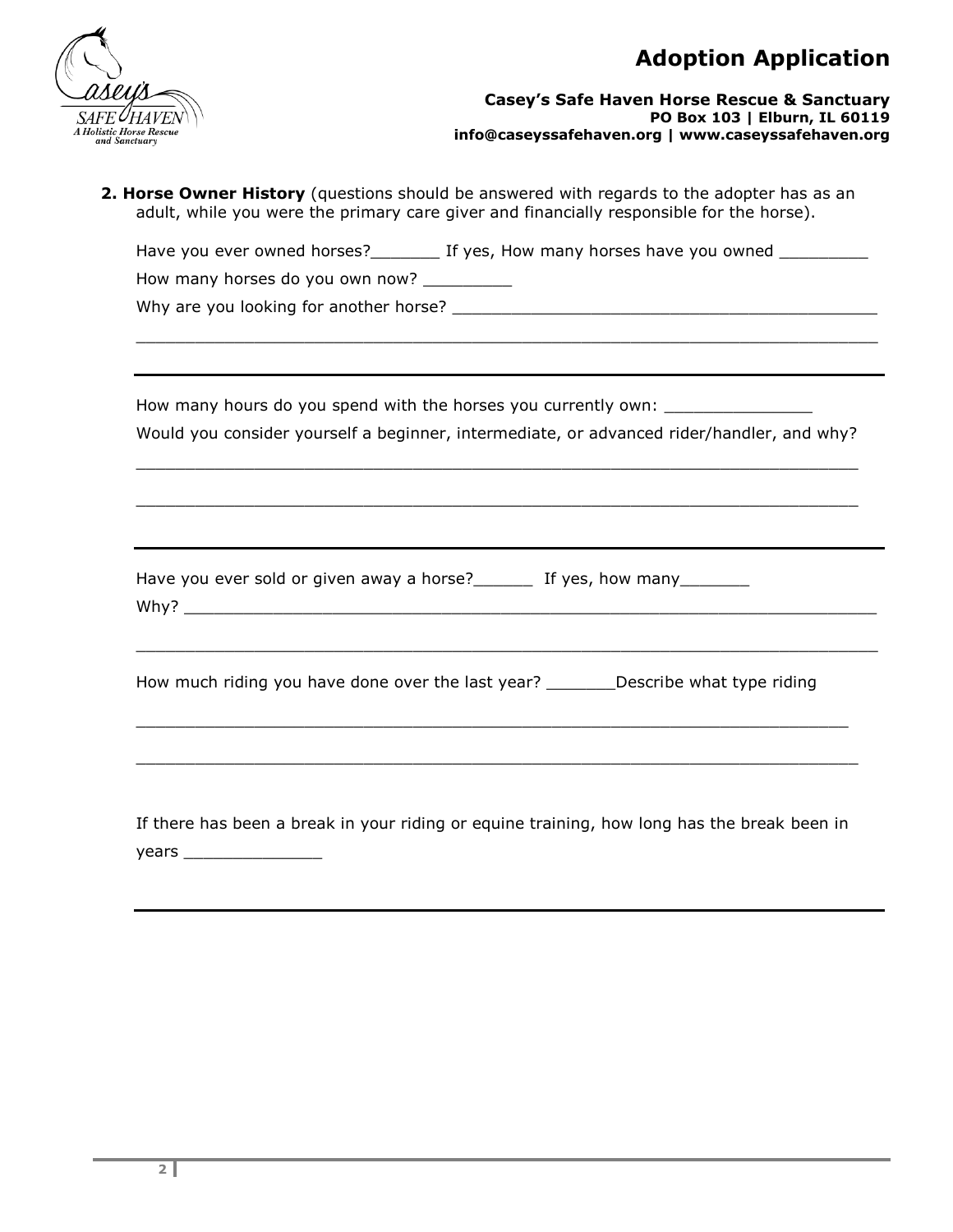

**Casey's Safe Haven Horse Rescue & Sanctuary PO Box 103 | Elburn, IL 60119 info@caseyssafehaven.org | www.caseyssafehaven.org**

### **3. Tell us about the facility where they will live.**

| Stall Board                                                                                                                                           | Yes        | No   | If yes, size?___                               |           |  |  |  |
|-------------------------------------------------------------------------------------------------------------------------------------------------------|------------|------|------------------------------------------------|-----------|--|--|--|
| Pasture Board                                                                                                                                         | <b>Yes</b> |      | No How many acres _______ How many horses ____ |           |  |  |  |
| Run in sheds                                                                                                                                          | Yes        | l No |                                                |           |  |  |  |
| Grass                                                                                                                                                 | Yes        | No   | Dirt/Dry Lot?                                  | Yes<br>No |  |  |  |
| Turn-Out if Stall board: How many days/hours outside? Days:<br>Hours in Day: ______                                                                   |            |      |                                                |           |  |  |  |
| <b>Yes</b><br>Turn-Out with horses?<br>If yes, how many? $\sqrt{2\pi}$ and $\sqrt{2\pi}$ and $\sqrt{2\pi}$ and $\sqrt{2\pi}$ and $\sqrt{2\pi}$<br>No. |            |      |                                                |           |  |  |  |

#### **4. Adopter and the Adoption Horse**

What is the planned use of the animal, be specific please (who, what, when, how ofter, if competing or showing, describe the competition, level jumping, riding discipline, how often and at what level the primary rider is competing at now)

\_\_\_\_\_\_\_\_\_\_\_\_\_\_\_\_\_\_\_\_\_\_\_\_\_\_\_\_\_\_\_\_\_\_\_\_\_\_\_\_\_\_\_\_\_\_\_\_\_\_\_\_\_\_\_\_\_\_\_\_\_\_\_\_\_\_\_\_\_\_\_\_\_\_\_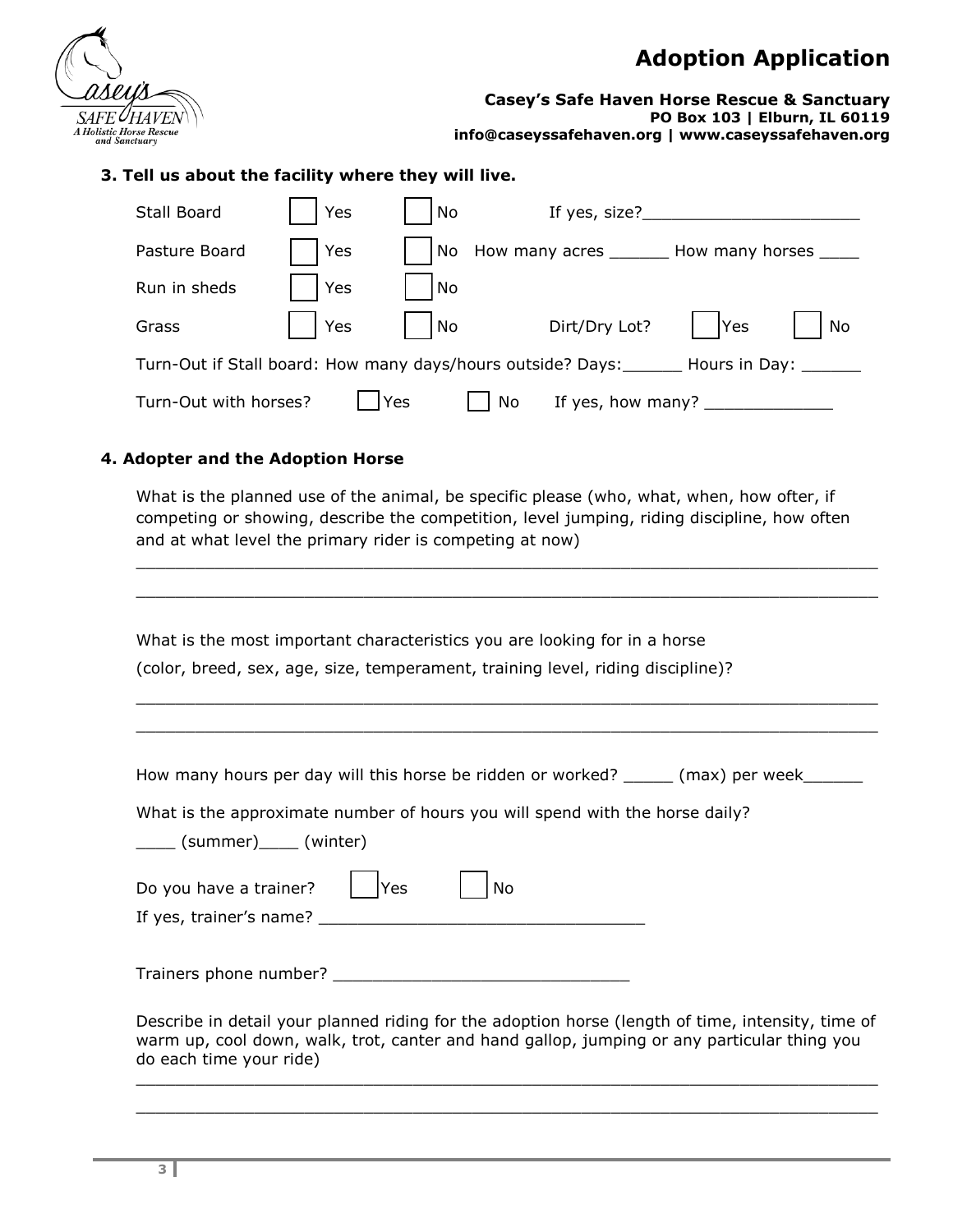

**Casey's Safe Haven Horse Rescue & Sanctuary** PO Box 103 | Elburn, IL 60119 info@caseyssafehaven.org | www.caseyssafehaven.org

5. Since we are looking for a forever home for our equine, if they are rideable when you adopt them and six months later something happens and they are no longer rideable what will your plan be for the equine?

6. References: Please print Farrier name: None of Phone: Note: Note: Note: Note: Note: Note: Note: Note: Note: Note: Note: Note: Note: Note: Note: Note: Note: Note: Note: Note: Note: Note: Note: Note: Note: Note: Note: Note: Note: Note: Note: Note: N Horse-related reference (someone who knows you and your horses, no family please) 

#### Any other additional information that you would like to share: